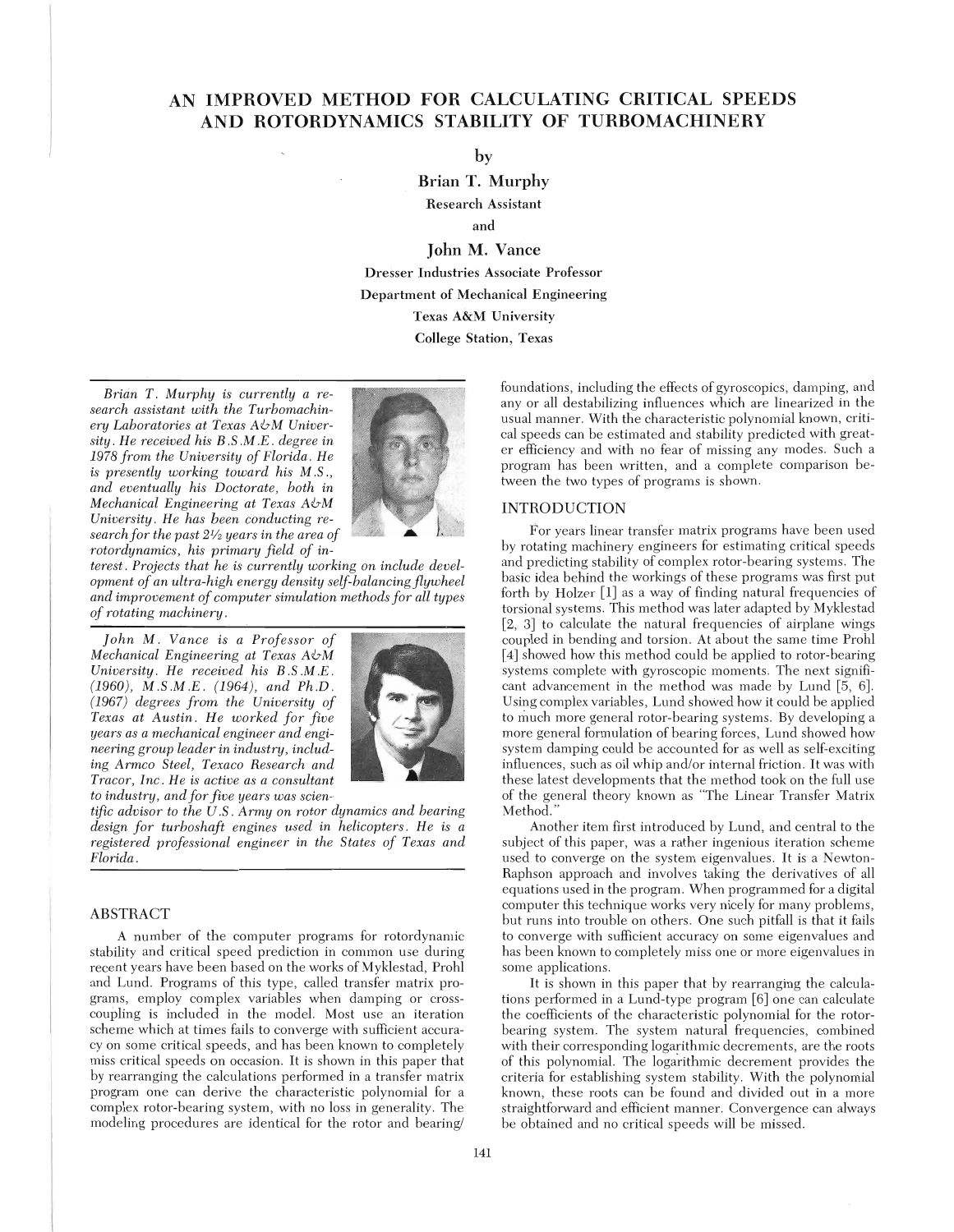The roots, or eigenvalues, are found in an iterative manner by both types of programs, but the polynomial program performs transfer calculations for the rotor-bearing system only one time in order to derive the characteristic polynomial. The iterations are then performed on the polynomial to find the roots. The number of iterations required to find a root is typically five to ten (rarely more than eleven) to achieve an accuracy of six digits, The Lund-type program also requires about the same number of iterations per root. However, all transfer calculations for the rotor-bearing system must be redone four times for each individual iteration. This difference accounts for a significant increase in computational efficiency for the polynomial program,

#### **PROCEDURE**

The rotor-bearing system is modeled in exactly the same manner as for the usual transfer matrix program [5]. The rotor is represented by concentrated masses connected by massless shafts (Figure 1), Bearings and foundations are modeled as forces acting on the masses at the appropriate axial locations. The masses have the inertia properties of rigid circular cylinders and the shafts behave according to the Euler bending and Timoshenko shear formulas, A shaft "station," see Figure 2, is normally considered to consist of a mass plus the shaft section immediately to its right.



*Figure* 1, *An N Inertia Rotor Bearing System,* 





*Figure* 2, A *Single Shaft Station with Displacements* X *and* Y, *Rotations*  $\theta$  *and*  $\phi$ *, Shearing Force V, and Bending Moment M.* 

With the rotor-bearing system modeled as a connection of shaft stations, one assigns degrees of freedom (coordinates) at the junctions between the stations (i.e., at each concentrated mass), Linear differential equations are then written for each station and are arranged in matrix form, Since the equations are linear and homogeneous, the problem becomes an eigenvalue problem, Using the Laplace Transform, the matrices of differential equations are transformed into matrices of linear algebraic equations expressing the displacements and forces at the right end in terms of the displacements and forces at the left end [6]. The elements of these "transfer matrices" (or coefficients of the equations) are not constant but are actually polynomials in the system eigenvalue , (In the traditional transfer matrix program, the elements of the matrices are single numerical (complex) values, since a numerical estimate of the eigenvalue is made for the iteration calculations),

 $\mathcal{L}$ 

I

By definition, a transfer matrix "transfers" displacements and forces from one end of the station to the other. **If** the transfer matrices for two adjoining shaft stations are multiplied together using standard matrix multiplication, one obtains a single transfer matrix which fully represents the two stations, Since the elements of the two original matrices were polynomials, so will be the elements of the new matrix (and of correspondingly larger degree). Following this logic one can multiply together all the transfer matrices for the system and obtain a single transfer matrix which fully represents the entire system, The degree of the polynomial elements that make up this overall transfer matrix will be determined by the number of stations in the original model,

Holzer [1] showed that the system eigenvalues can be found from the overall system transfer matrix by realizing that the forces at the shaft ends go to zero when the shaft vibrates at one of its natural frequencies, Thus, the determinant must vanish for the portion of the system transfer matrix that relates the forces at the right end to the displacements at the left end, Only at the natural frequencies can one have zero forces at the right end of the shaft even when the displacements are nonzero at the left end, Formulating the determinant of this submatrix yieids the characteristic polynomial for the rotorbearing system,

To illustrate the procedure, consider the N-inertia rotorbearing system shown in Figure 1, with symmetric bearing supports ( $k_{nx} = k_{ny}$ ,  $c_{nx} = c_{ny}$ ). The transfer matrix for critical speeds across the nth mass  $(n = 1, 2, ..., N)$ , from left to right, is

$$
\left\{\begin{array}{c} X_n' \\ \theta_n' \\ Y_n' \\ M_n' \\ \end{array}\right\} \hspace{.7cm} = \hspace{.7cm} \left[\begin{array}{cccc} 1 & 0 & 0 & 0 \\ 0 & 1 & 0 & 0 \\ -M_n(s) & 0 & 1 & 0 \\ 0 & -J_n(s) & 0 & 1 \\ \end{array}\right] \left\{\begin{array}{c} X_n \\ \theta_n \\ V_n \\ M_n \\ \end{array}\right\} \hspace{.7cm}, \hspace{.7cm} (1)
$$

where

$$
M_n(s) = m_n s^2 + c_n s + k_n
$$
  

$$
J_n(s) = (T_n - P_n) s^2.
$$

The transfer matrix across the nth shaft section, from left to right, is

$$
\begin{Bmatrix} X_{n+1} \\ \theta_{n+1} \\ V_{n+1} \\ M_{n+1} \end{Bmatrix} = \begin{bmatrix} 1 & l_n & l_0^3/6 \text{EI} & l_n^2/2 \text{EI} \\ 0 & 1 & l_n^2/2 \text{EI} & l_n/ \text{EI} \\ 0 & 0 & 1 & 0 \\ 0 & 0 & l_n & 1 \end{bmatrix} \begin{Bmatrix} X'_n \\ \theta'_n \\ Y'_n \\ W'_n \end{Bmatrix}
$$
 (2)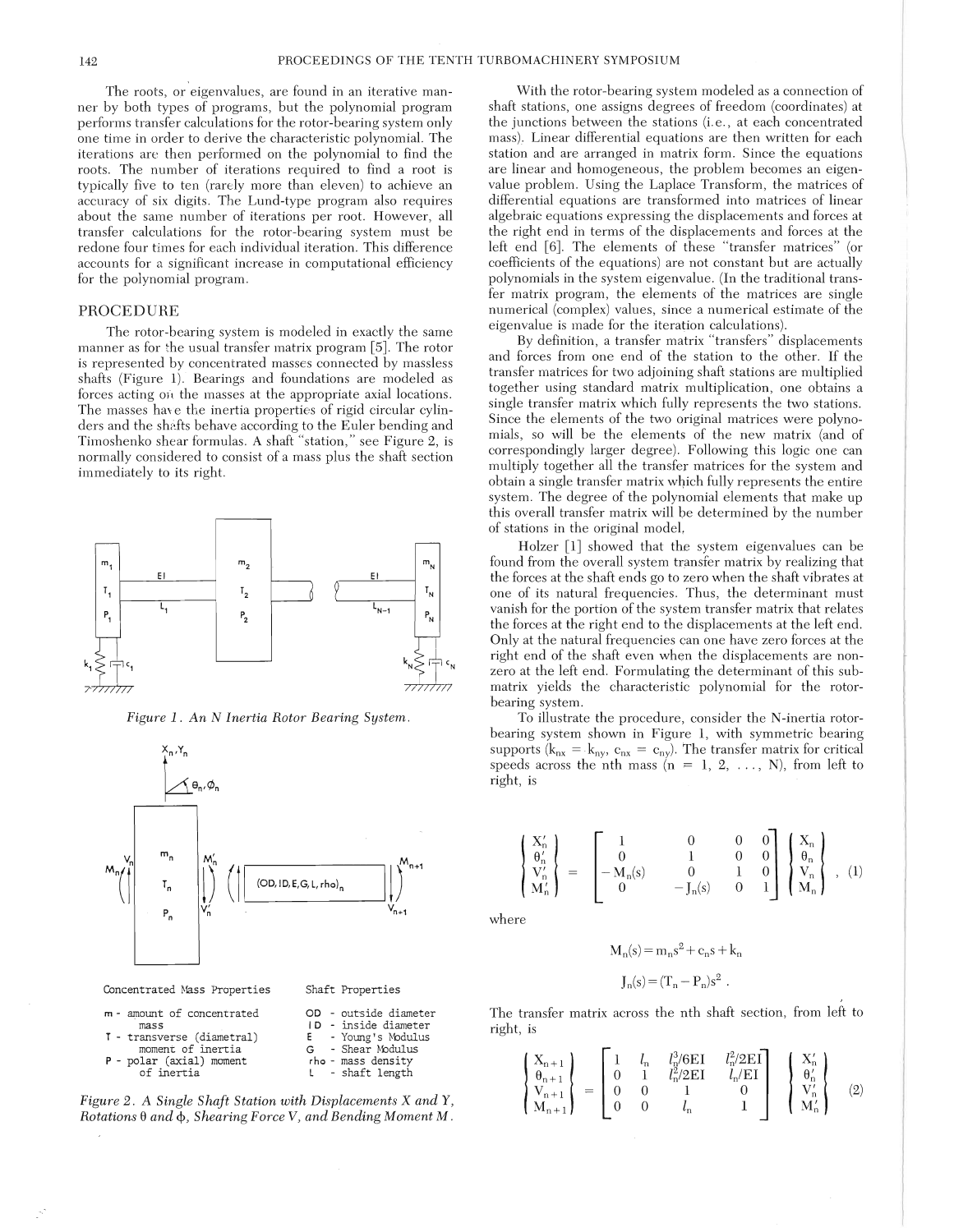#### AN IMPROVED METHOD FOR CALCULATING CRITICAL SPEEDS AND ROTORDYNAMIC STABILITY OF TURBOMACHINERY

Substitution of the left end boundary conditions,  $V_1 = M_1 = 0$ , and successive multiplication of the transfer matrices from left to right will yield

$$
\begin{Bmatrix}\nV'_n \\
M'_n \\
M'_n\n\end{Bmatrix} = \begin{bmatrix}\nd_{11} & d_{12} \\
d_{21} & d_{22}\n\end{bmatrix} \begin{Bmatrix}\nX_1 \\
\theta_1\n\end{Bmatrix},
$$
\n(3)

where  $d_{ii}$  is a polynomial in the eigenvalue s. In any contemporary computer program based on the Lund method, s will be assigned a numerical (complex) value for each iteration of the algorithm. Therefore,  $d_{ii}$  will become a complex number, and the coefficients of the polynomial are lost.

In the polynomial program, the algorithm is written so as to preserve the coefficients of the plynomial, and the iteration is then performed using the polynomial equation

$$
D(s) = d_{11} d_{22} - d_{12} d_{21} = 0,
$$
 (4)

the roots of which are the complex eigenvalues.

The degree of the characteristic polynomial depends on the complexity of the formulation (degrees of freedom per element) and the number of stations the shaft is divided into. The usual formulation has two displacements and two rotations per station, and thus the degree of the polynomial is eight per station (i.e., 72-degree for a nine station shaft model). It was originally thought that finding the roots of such large order polynomials might present serious numerical difficulties, in that the roots might be extremely sensitive to even the slightest computation errors in the coefficients. This was found not to be a problem and it can be shown analytically [7] that this situation is confined to only the higher modes. This seems reasonable since if one were to change, say, one of the masses by even a very small amount, this could cause a large changc in the 100th critical speed but certainly not in the first or second critical speeds.

# RESULTS OF COMPARISON

A complete comparison has been made of the polynomial type program with a Lund-typc program written directly from reference [6]. The initial purpose of the comparison was to test the accuracy of the polynomial program against thc Lund-type program. This was done using the Space Shuttle Hydrogen Turbopump as a model [8]. The model used (Figure 3) consists of nine stations and contains asymmetric bearing stiffnesses, destabilizing cross-coupling at three axial locations due to the pump interstage seals, and the aerodynamics of the turbines. With the cross-coupling coefficients used, the first forward mode will be unstable.

All roots were found to an accuracy of six digits in both programs and a direct comparison shows all corrcsponding roots to be idcntical within the limits of this accuracy. The comparison illustrates a considerable improvement by the polynomial program in efficiency of execution time. To find eight modes the Lund-type program required 27.6 seconds of execution time on a Prime 750 digital computer. Performing the same tasks and giving the same results, the polynomial program took just 5.4 seconds. Also, since the model has nine stations, it has 72 possible roots (36 conjugate pairs). The Lund-type program did not find all these roots since convergence breaks down for the higher modes. The polynomial program found all roots, requiring only one additional second of execution time. Thus, using the polynomial method one can find all the roots, be certain that none are missed, and for very little extra cost. It is felt that this is the greatest advantage of the polynomial program.



*Figure* 3. *Space Shuttle Rotor and Computer Model.* 

The Space Shuttle model of Figure 3 can be considered to be of minimum complexity while still giving reasonably accurate results. The svstem is divided into just nine stations: one station for each disk (pump and turbine stages), one station for each bearing, and one for each portion of overhung shaft. This "minimum number of stations" modeling philosophv is used hy some engineers because of its inherent simplicity. Another modeling philosophy that is widely used is to divide the rotor into manv small stations in order to improve accuracy. To test the performance of the polynomial program on this type of model another comparison was made using an eight-stage centrifugal compressor typical of the petrochemical industry. This machine, weighing 1400 Ibs, is supported on two tilt-pad bearings with a bearing span of 80. 7 inches and is 103 inches in length overall. There also are a coupling and thrust collar overhung at the shaft ends. The rotor is modeled (Figure 4) as 35 stations supported in two flexible and damped bearings at stations 4 and 32. Both the Lund-type program and polynomial program were executed to find the first eight modes. As for the Space Shuttle case, the results are identical within the precision obtained (six digits). The Lund-type program required 72.5 seconds to execute and the polynomial program required 34.3 seconds (26 seconds to derive the polynomial). Since the model has 35 stations there are 280 possible roots (140 conjugate pairs). The Lund-type program could not find all these roots, hut the polynomial program did requiring an additional 30 seconds.



*Figure* 4. 35 *Station Rotor Model for Eight Stage Centrifugal Compressor.*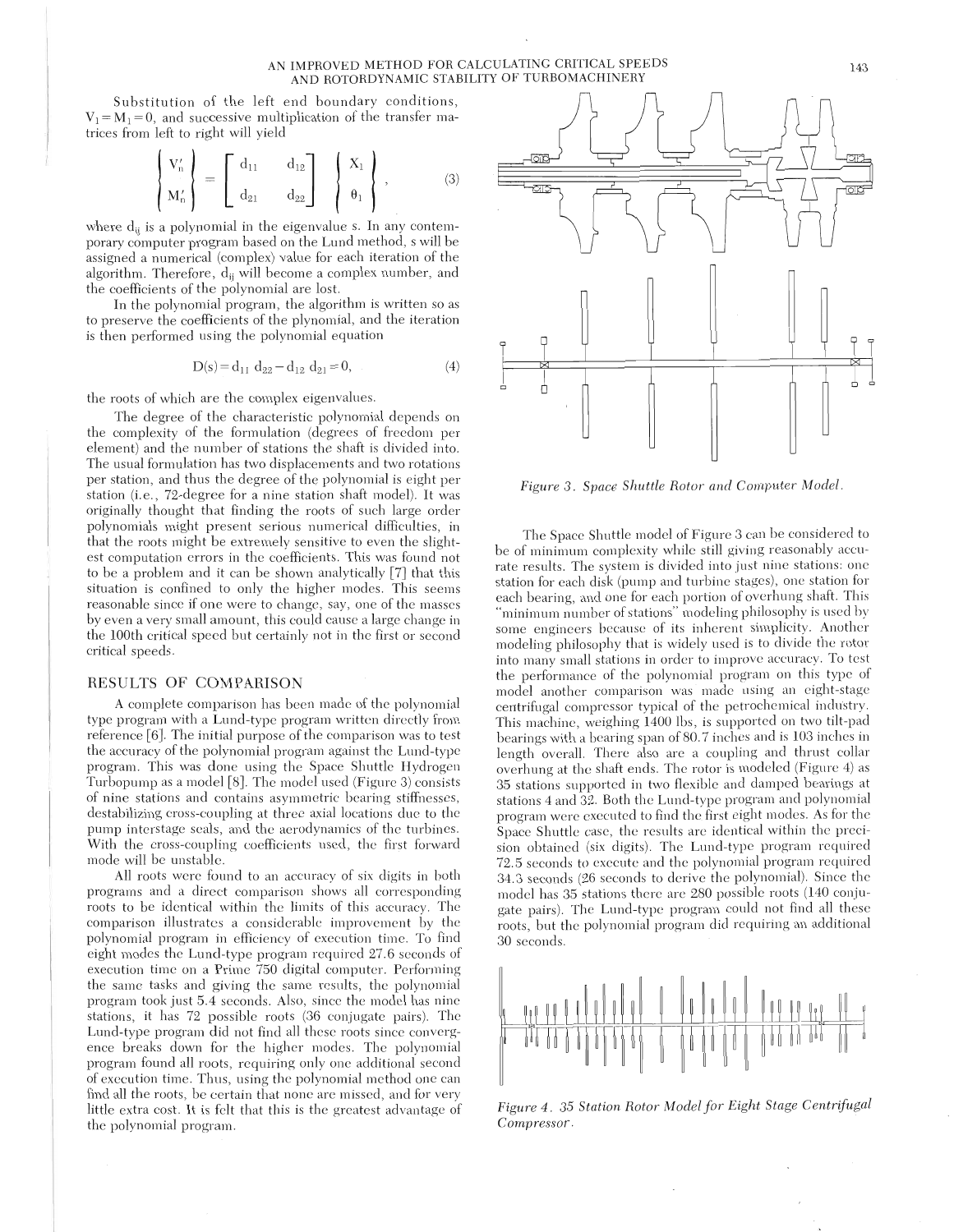As indicated above, the polynomial program executes faster than the Lund-type program. To investigate this further, a study was conducted using models of a uniform shaft supported in symmetric flexible bearings. Some of the results of this study are shown in Figures 5 and 6. Figure 5 shows the ratio of execution times for finding roots for the two programs against the number of stations in the model and the number of roots found. It is seen that as more and more roots are sought the polynomial program gets better and better. This advantage is diminished by increasing the number of stations. Figure 5 also shows one of the problems sometimes encountered when running a Lund-type program. The erratic nature of two of the curves shown is caused by the inability of the Lund-type program to converge on the higher modes. Six-digit accuracy could not be obtained and so this requirement was cut back first to five digits and then to four when necessary.



*Figure* 5. *Comparison of Execution Time Requiredfor Finding Roots.* 

Figure 6 shows why the advantage in execution time diminishes with the number of stations. The execution time of a Lund-type program increases rather linearly with the number of stations. Figure 6 shows that the time required to find the characteristic polynomial increases roughly with the square of the number of stations. For models with many stations this is most (more than half) of the total required execution time . The number of stations needed to make the two programs even is seen to be more than twenty (Figure 5) with the actual number depending on how many roots are sought.

As for mode shapes, the two programs calculate mode shapes in the same manner, with the polynomial program coming out ahead on execution time by about a factor of 2.75 (roughly constant). However, this result may be of small significance since the time required to find the mode shapes is only in the range of 10 percent of the total time required to run the program.



*Figure* 6. *Time Required to Find Polynomial versus Number of Stations.* 

## USING **THE** PROGRAM

Due to its faster execution time and reliable identification of all the eigenvalues, the polynomial program is especially well suited for the type of parameter studies that are often necessary for effective rotordynamic stability analysis. Many of the destabilizing forces which produce rotordynamic instability have not been quantitatively measured, and cannot be accurately predicted at present [9, 10, 11, 12]. Therefore the most productive method of analysis for troubleshooting often is to vary the undetermined coefficients in repeated runs of the computer program until the field-observed critical speeds, the stability threshold speeds, and the instability frequencies are reasonably well simulated by the program. Subsequently, the program can be used to investigate the effect of changes in the design parameters which are known and which can be practically modified (e.g., bearing or seal stiffness and damping).

As an example, consider the eight-stage centrifugal compressor described earlier. This type of machine (multi-stage, high discharge pressure, high speed, with centrifugal impellers) has a history of costly rotordynamic instability problems, difficult to diagnose and to cure. There is a considerable body of experimental evidence [9, 10, 11, 12] which suggests that large destabilizing forces are produced by the dynamics of the working fluid around the impellers.

The forces on each impeller can be modelled in the program as linearized stiffness and damping, including crosscoupled terms, originally formulated by Lund [6]. Destabilizing effects from the working fluid often can be modelled using the cross-coupled stiffness coefficients  $K_{xy} = -K_{yx}$ . Figure 7 shows how the logarithmic decrement (stability indicator) fot the 3090 cpm mode of the compressor varies with the coefficient  $K_{xy}$  over a range from 100 lb/in to 10,000 lb/in. The data for this curve was generated by the polynomial program in 514 seconds of computer time. The Lund program required 1090 seconds to generate the same data.